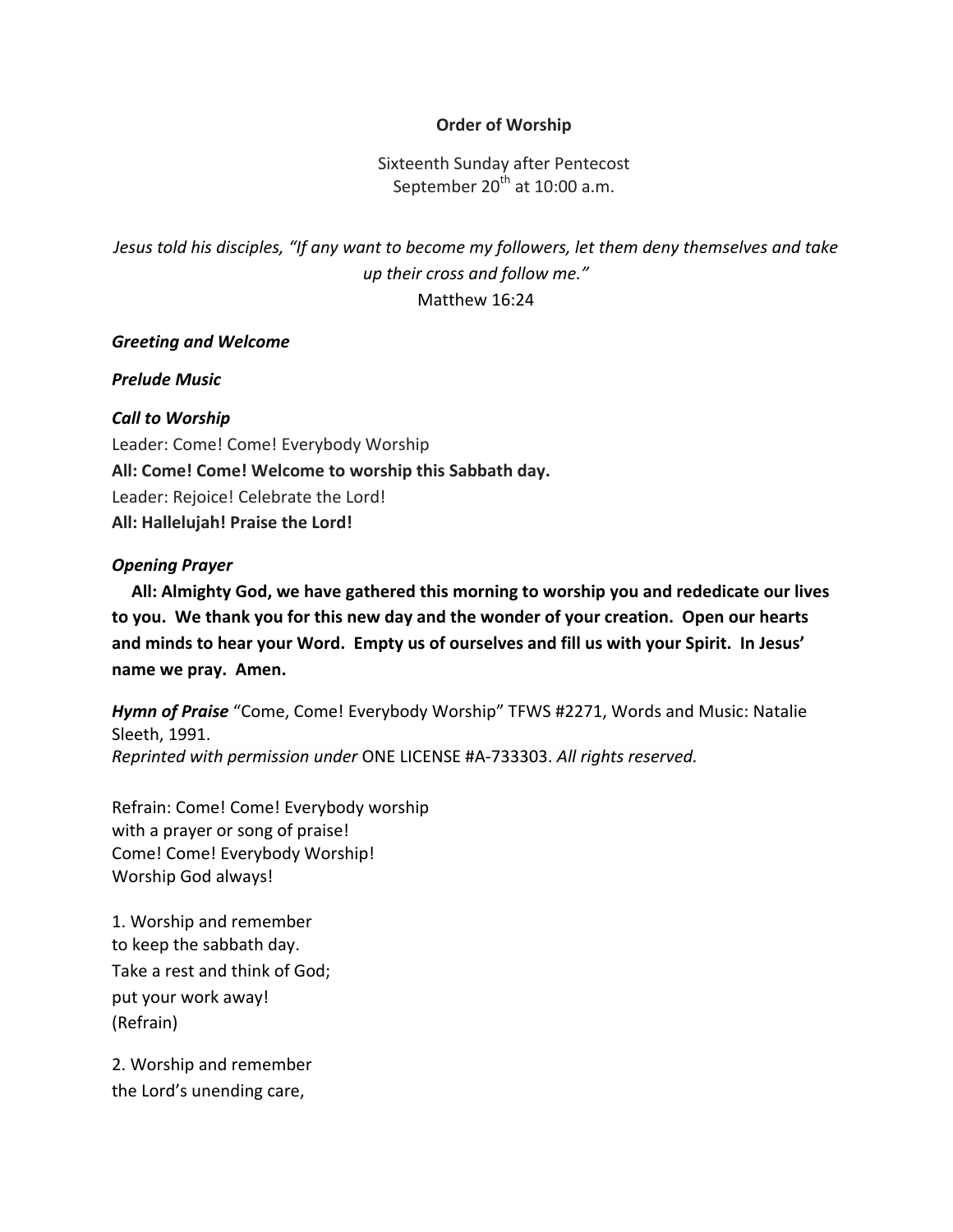reaching out to love and help people everywhere! (Refrain)

3. Worship and remember your blessings great and small. Give to God an offering; show your thanks for all! (Refrain) 

4. Worship and remember how Jesus long ago taught us how to talk to God; something we should know! (Refrain) 

5. Worship and remember that God is like a light, showing you the way to go; ever burning bright! (Refrain) 

### **Prayer of Confession**

All: God of second chances, you are always there for us. In the midst of our grumbling, we **yearn to find the strength of our convictions.** In the course of our struggles, we long to soldier humbly on, forsaking positions of power and authority. We want to work gladly in **your kingdom, without thought of reward or acknowledgement.** Renew us in your compassion and grace, that our eyes may be opened to your presence and our minds may be **filled** with the very mind of Christ. Amen.

#### *Words of Assurance*

Pastor: Hear the good news: No matter who you are, or what you have done, Christ welcomes us into God's kingdom with open arms. When we open our hearts and our lives to Christ, God's forgiveness is truly ours. In the name of Jesus Christ, you are forgiven! Thanks be to God!

### **Gospel Reading** Matthew 23:1-12 (NRSV)

Then Jesus said to the crowds and to his disciples, "The scribes and the Pharisees sit on Moses' seat; therefore, do whatever they teach you and follow it; but do not do as they do, for they do not practice what they teach. They tie up heavy burdens, hard to bear, and lay them on the shoulders of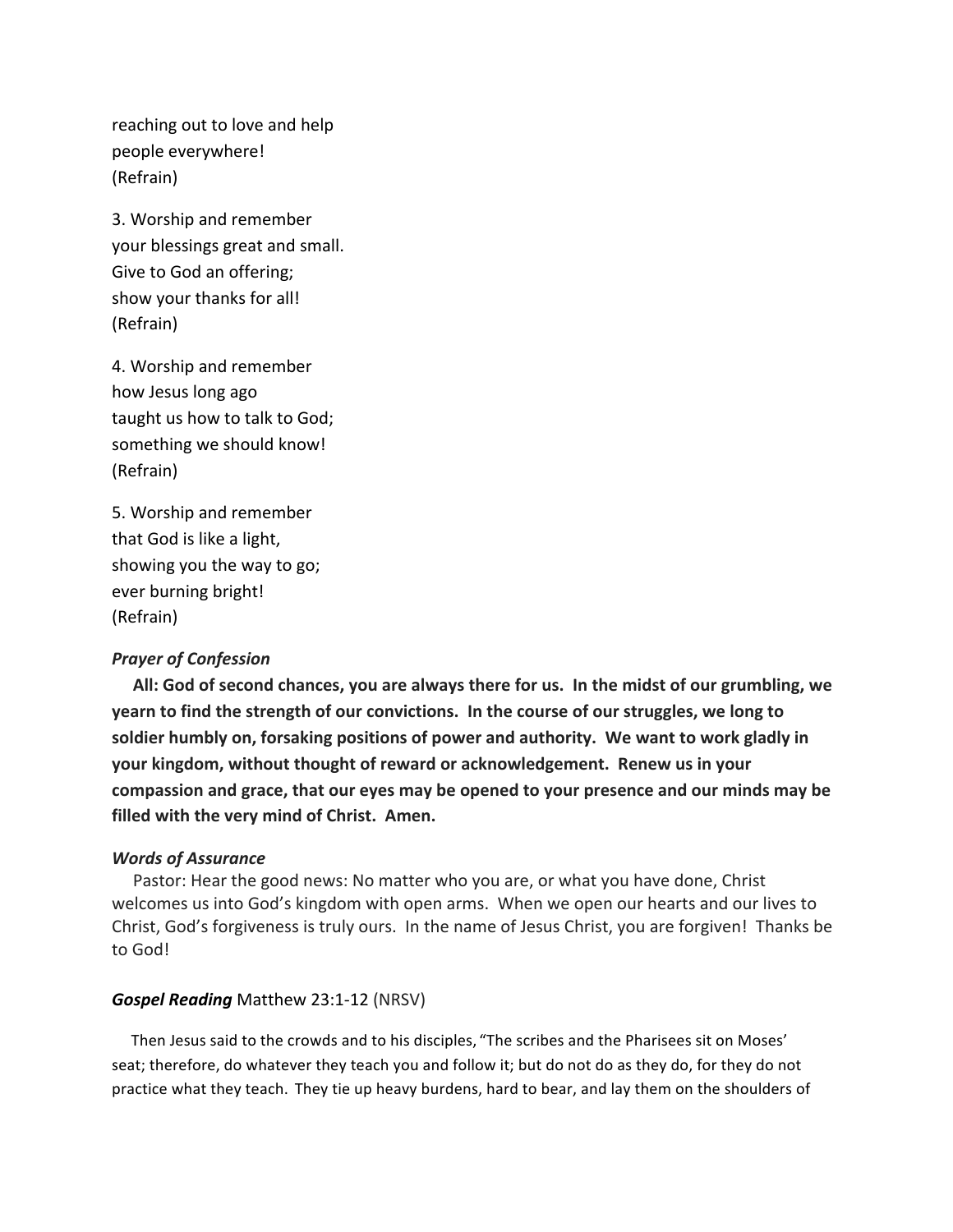others; but they themselves are unwilling to lift a finger to move them. They do all their deeds to be seen by others; for they make their phylacteries broad and their fringes long. They love to have the place of honor at banquets and the best seats in the synagogues, and to be greeted with respect in the marketplaces, and to have people call them rabbi. But you are not to be called rabbi, for you have one teacher, and you are all students. And call no one your father on earth, for you have one Father-the one in heaven. Nor are you to be called instructors, for you have one instructor, the Messiah. The greatest among you will be your servant. All who exalt themselves will be humbled, and all who humble themselves will be exalted.

The Word of God for the people of God. Thanks be to God.

**Sermon** "Do You Follow Jesus or Follow the Rules?" Rev. Matthew B. Sergent

### **Prayers of the People**

Hymn "Standing on the Promises" UMH #374 Words and Music: R. Kelso Carter, 1886. *Reprinted with permission under* ONE LICENSE #A-733303. *All rights reserved*

1. Standing on the promises of Christ my King, through eternal ages let his praises ring; glory in the highest, I will shout and sing, standing on the promises of God.

Refrain: Standing, standing, standing on the promises of Christ my Savior; standing, standing, I'm standing on the promises of God.

2. Standing on the promises that cannot fail, when the howling storms of doubt and fear assail, by the living Word of God I shall prevail, standing on the promises of God. (Refrain)

3. Standing on the promises of Christ the Lord, bound to him eternally by love's strong cord, overcoming daily with the Spirit's sword, standing on the promises of God. (Refrain)

4. Standing on the promises I cannot fall, listening every moment to the Spirit's call,